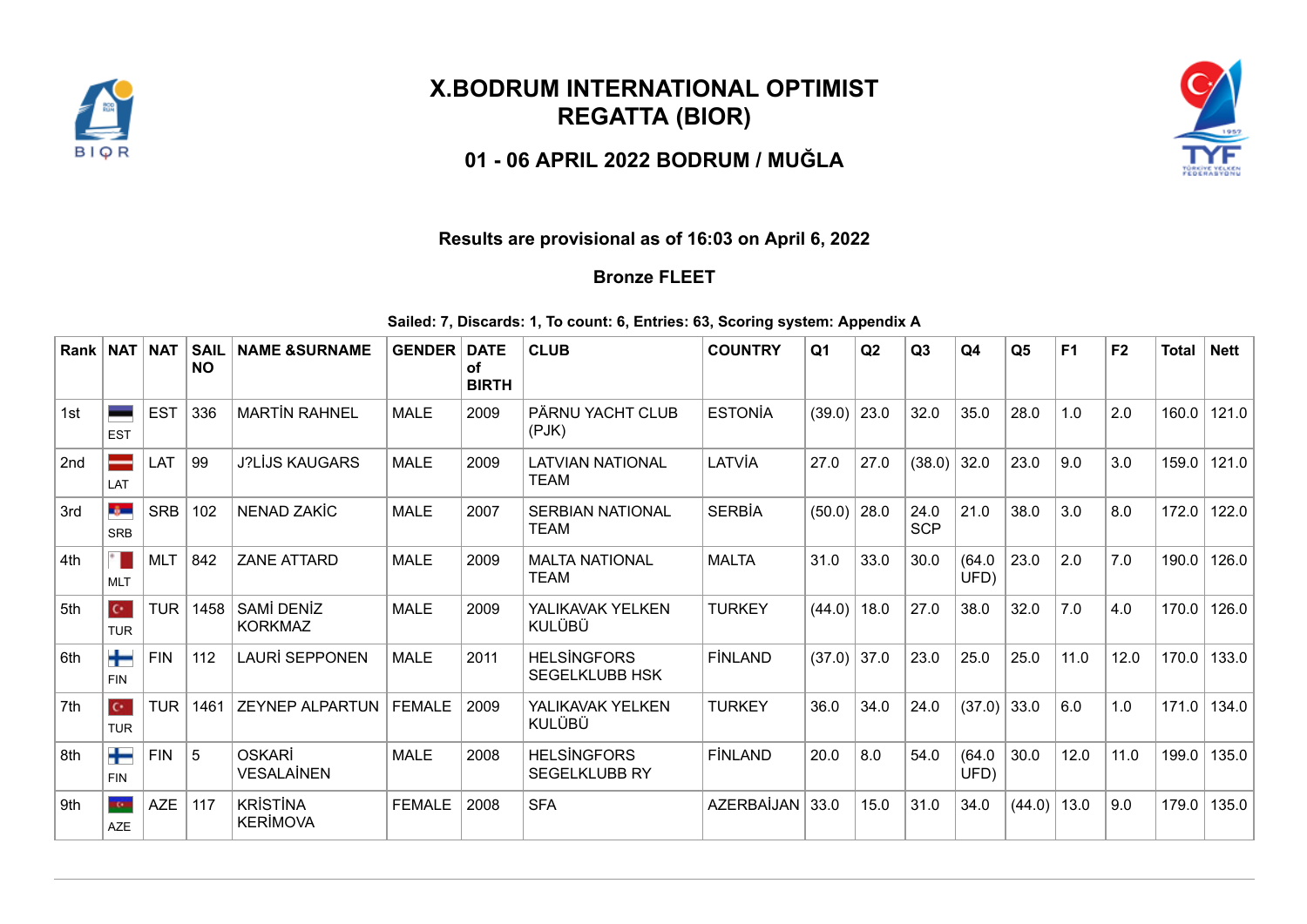| Rank l           | <b>NAT NAT</b>                     |                  | <b>SAIL</b><br><b>NO</b> | <b>NAME &amp;SURNAME</b>             | <b>GENDER</b> | <b>DATE</b><br>of<br><b>BIRTH</b> | <b>CLUB</b>                                           | <b>COUNTRY</b> | Q <sub>1</sub> | Q2             | Q3     | Q <sub>4</sub> | Q <sub>5</sub> | F <sub>1</sub> | F2             | <b>Total</b> | <b>Nett</b> |
|------------------|------------------------------------|------------------|--------------------------|--------------------------------------|---------------|-----------------------------------|-------------------------------------------------------|----------------|----------------|----------------|--------|----------------|----------------|----------------|----------------|--------------|-------------|
| 10 <sub>th</sub> | <b>EST</b>                         | <b>EST</b>       | 207                      | PÄRTEL ORUSALU                       | <b>MALE</b>   | 2009                              | UKU KUUSK SAİLİNG<br>SCHOOL + KUUSALU<br><b>YACHT</b> | <b>ESTONÍA</b> | 22.0           | 25.0           | (30.0) | 28.0           | 26.0           | 17.0           | 19.0           | 167.0        | 137.0       |
| 11th             | $\mathbf{C}^{\star}$<br><b>TUR</b> | <b>TUR</b>       | 7544                     | <b>ERIN LEVENT</b><br><b>TOSYALI</b> | <b>MALE</b>   | 2009                              | ERA BODRUM YELKEN<br><b>KULÜBÜ</b>                    | <b>TURKEY</b>  | 26.0           | 36.0           | 21.0   | 34.0           | $(40.0)$ 5.0   |                | 16.0           | 178.0        | 138.0       |
| 12th             | $\mathbf{C}^{\star}$<br><b>TUR</b> | TUR              | 176                      | ZEYNEP ECE CAN                       | <b>FEMALE</b> | 2010                              | ERA BODRUM YELKEN<br><b>KULÜBÜ</b>                    | <b>TURKEY</b>  | (54.0)         | 37.0           | 29.0   | 31.0           | 28.0           | 4.0            | 14.0           | 197.0        | 143.0       |
| 13th             | <b>UKR</b>                         | UKR <sup>I</sup> | 203                      | <b>ARINA DUZHA</b>                   | <b>FEMALE</b> | 2010                              | <b>MDUSSH DNIPRO</b>                                  | <b>UKRAİNE</b> | 36.0           | 12.0           | (42.0) | 32.0           | 18.0           | 20.0           | 25.0           | 185.0        | 143.0       |
| 14th             | $\mathbf{C}^{\star}$<br><b>TUR</b> | <b>TUR</b>       | 355                      | YAĞMUR ÖZTEKİN                       | <b>FEMALE</b> | 2011                              | <b>HEYBELİADA SU</b><br>SPORLARI KULÜBÜ               | <b>TURKEY</b>  | 33.0           | 19.0           | (45.0) | 24.0           | 31.0           | 16.0           | 20.0           | 188.0        | 143.0       |
| 15th             | $\mathbf{C}^{\star}$<br><b>TUR</b> | TUR              | 9212                     | TOPRAK ÇAĞLAYAN   MALE               |               | 2011                              | FENERBAHCE DOĞUŞ<br><b>YELKEN</b>                     | <b>TURKEY</b>  | 26.0           | 32.0           | 16.0   | 29.0           | 31.0           | 10.0           | (64.0)<br>DNC) | 208.0        | 144.0       |
| 16th             | $\mathbf{C}^{\star}$<br><b>TUR</b> | <b>TUR</b>       | 2502                     | <b>YAĞMUR</b><br><b>KARABULUT</b>    | <b>FEMALE</b> | 2009                              | <b>GÖKOVA YELKEN</b><br><b>KULÜBÜ</b>                 | <b>TURKEY</b>  | 30.0           | 38.0           | (39.0) | 26.0           | 38.0           | 8.0            | 5.0            | 184.0        | 145.0       |
| 17th             | <b>UKR</b>                         | UKR              | 323                      | <b>VLAD</b><br><b>MIROSHNYCHENKO</b> | <b>MALE</b>   | 2010                              | <b>KYIV CRUISER YAHCT</b><br><b>CLUB</b>              | <b>UKRAİNE</b> | (34.0)         | 33.0           | 19.0   | 34.0           | 31.0           | 15.0           | 13.0           | 179.0        | 145.0       |
| 18th             | ÷<br><b>EST</b>                    | <b>EST</b>       | 300                      | WİLLİAM LİİV                         | <b>MALE</b>   | 2009                              | <b>REIN OTTOSSONI</b><br>PURJESPORDİKOOL<br>(ROPK)    | <b>ESTONÍA</b> | 30.0           | (64.0)<br>UFD) | 28.0   | 19.0           | 35.0           | 21.0           | 15.0           | 212.0        | 148.0       |
| 19th             | $\mathbf{C}^{\star}$<br><b>TUR</b> | TUR              | 574                      | <b>AZRA MERGEN</b>                   | <b>FEMALE</b> | 2010                              | <b>GALATASARAY SPOR</b><br>KULÜBÜ DERNEĞİ             | <b>TURKEY</b>  | 28.0           | 18.0           | 32.0   | (33.0)         | 20.0           | 22.0           | 30.0           | 183.0        | 150.0       |
| 20th             | $\mathbf{C}^{\star}$<br><b>TUR</b> | <b>TUR</b>       | 148                      | <b>MERT ÇAKMAK</b>                   | <b>MALE</b>   | 2011                              | ARKAS ÇEŞME<br>YELKEN GENÇLİK VE<br><b>SPOR KULÜB</b> | <b>TURKEY</b>  | (44.0)         | 39.0           | 18.0   | 22.0           | 40.0           | 27.0           | 6.0            | 196.0        | 152.0       |
| 21st             | $\mathbf{C}^{\star}$<br><b>TUR</b> | <b>TUR</b>       | 7576                     | DİDEM ŞAHİN                          | <b>FEMALE</b> | 2008                              | <b>ERA BODRUM YELKEN</b><br>KULÜBÜ                    | <b>TURKEY</b>  | 24.0           | 30.0           | 30.0   | (38.0)         | 26.0           | 32.0           | 10.0           | 190.0        | 152.0       |
| 22nd             | $\mathbf{C}^{\star}$<br><b>TUR</b> | TUR $ 20$        |                          | <b>ADA</b><br>KALEMDAROĞLU           | <b>FEMALE</b> | 2010                              | FENERBAHÇE DOĞUŞ<br><b>YELKEN</b>                     | <b>TURKEY</b>  | 34.0           | 29.0           | 24.0   | 30.0           | 20.0           | (64.0)<br>DNC) | 17.0           | 218.0        | 154.0       |
| 23rd             | П<br><b>ITA</b>                    | <b>ITA</b>       | 9484                     | <b>MATILDE TOMASIN</b>               | <b>FEMALE</b> | 2007                              | <b>SVOC</b>                                           | <b>ITALY</b>   | 27.0           | 30.0           | 21.0   | 23.0           | 33.0           | (35.0)         | 23.0           | 192.0        | 157.0       |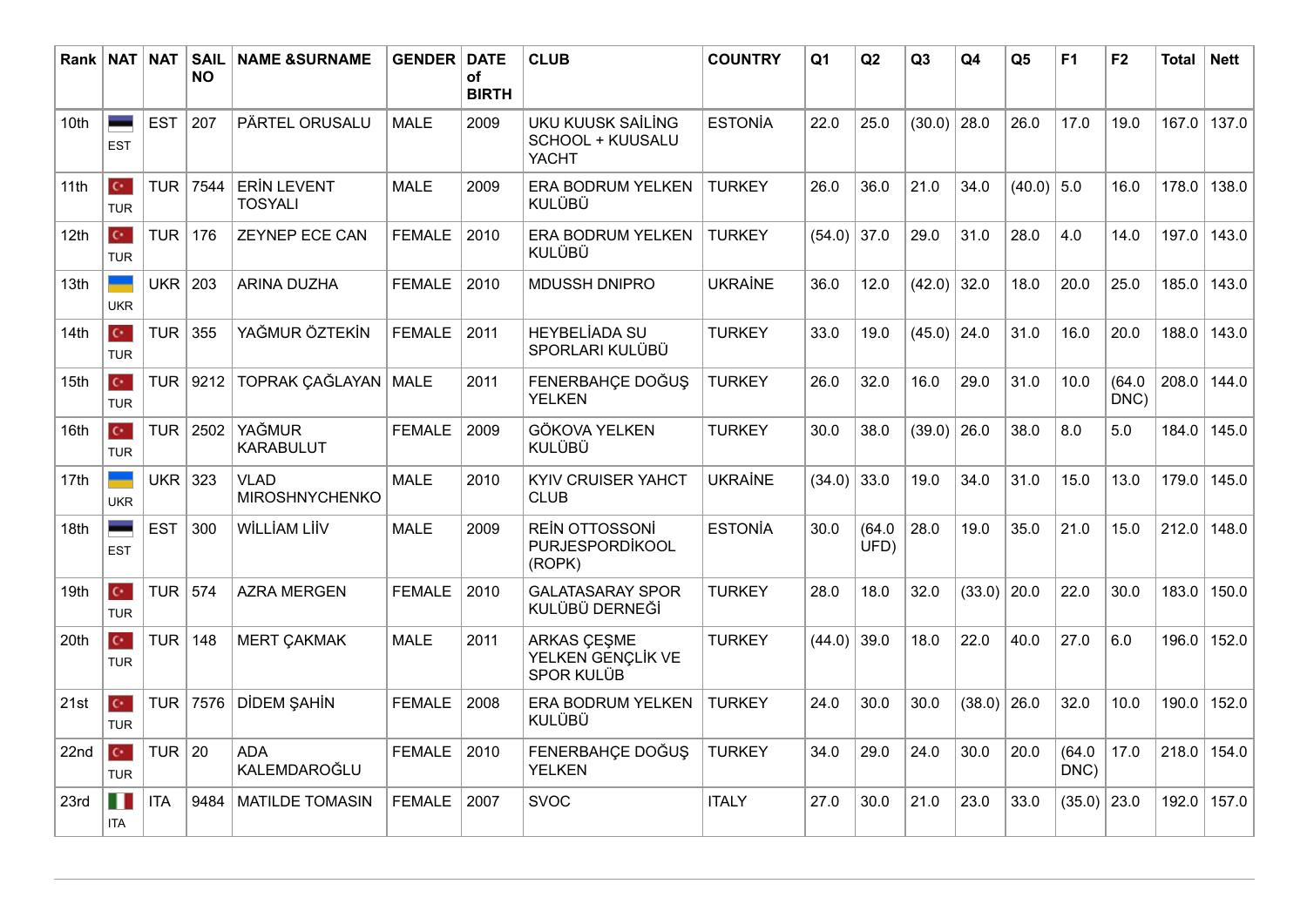| Rank   NAT       |                                      | <b>NAT</b>       | <b>SAIL</b><br><b>NO</b> | <b>NAME &amp;SURNAME</b>               | <b>GENDER</b> | <b>DATE</b><br>of<br><b>BIRTH</b> | <b>CLUB</b>                                           | <b>COUNTRY</b>  | Q <sub>1</sub> | Q2     | Q3     | Q4             | Q <sub>5</sub> | F1             | F <sub>2</sub> | <b>Total</b>   | <b>Nett</b> |
|------------------|--------------------------------------|------------------|--------------------------|----------------------------------------|---------------|-----------------------------------|-------------------------------------------------------|-----------------|----------------|--------|--------|----------------|----------------|----------------|----------------|----------------|-------------|
| 24th             | $\mathbf{C}^{\star}$<br><b>TUR</b>   | <b>TUR</b>       | 1092                     | <b>AHMET EFE</b><br><b>ELBİRLİK</b>    | <b>MALE</b>   | 2009                              | <b>GÖZTEPE SPOR</b><br>KULÜBÜ YELKEN<br><b>ŞUBESİ</b> | <b>TURKEY</b>   | 33.0           | 26.0   | 20.0   | 28.0           | $(35.0)$ 29.0  |                | 24.0           | 195.0          | 160.0       |
| 25th             | $\mathbf{C}^{\star}$<br><b>TUR</b>   | <b>TUR</b>       | 3533                     | <b>ERKIN EFE ÇAM</b>                   | <b>MALE</b>   | 2010                              | ALİ RIZA METE URLA<br>YELKEN GENÇLİK VE<br><b>SPO</b> | <b>TURKEY</b>   | (39.0)         | 33.0   | 32.0   | 38.0           | 13.0           | 14.0           | 32.0           | 201.0          | 162.0       |
| 26 <sub>th</sub> | $\mathbf{C}^{\star}$<br><b>TUR</b>   | TUR              | 177                      | <b>DOĞA</b><br>TEZKAVUŞAN              | <b>FEMALE</b> | 2009                              | ERA BODRUM YELKEN<br><b>KULÜBÜ</b>                    | <b>TURKEY</b>   | 23.0           | 38.0   | 33.0   | 25.0           | (39.0)         | 18.0           | 28.0           | 204.0          | 165.0       |
| 27th             | ÷<br>EGY                             | EGY              | 2021                     | YEHİA SHADY                            | <b>MALE</b>   | 2007                              | <b>EGYPTION SAİLİNG</b><br><b>CLUB</b>                | <b>EGYPT</b>    | 29.0           | 19.0   | 51.0   | (64.0)<br>BFD) | 12.0           | 36.0           | 21.0           | 232.0          | 168.0       |
| 28th             | $C^*$<br><b>TUR</b>                  | <b>TUR</b>       | 1248                     | CAN KILIÇ SOLMAZ                       | <b>MALE</b>   | 2009                              | <b>B.B.BODRUMSPOR</b><br>KULÜBÜ DERNEĞİ               | <b>TURKEY</b>   | 25.0           | 35.0   | 5.0    | 36.0           | 37.0           | (64.0)<br>DNC) | 31.0           | 233.0          | 169.0       |
| 29th             | $\mathbf{C}^{\star}$<br><b>TUR</b>   | <b>TUR</b>       | 9203                     | <b>ERK KARAN ESEN</b>                  | <b>MALE</b>   | 2010                              | TEOS YAT VE YELKEN<br><b>KULÜBÜ</b>                   | <b>TURKEY</b>   | 20.0           | 34.0   | 34.0   | 35.0           | 29.0           | 19.0           | (64.0)<br>DNC) | 235.0          | 171.0       |
| 30th             | $\mathbf{C}^{\star}$ .<br><b>TUR</b> | <b>TUR</b>       | 1090                     | <b>POYRAZ</b><br><b>MUZAFFER BİLEK</b> | <b>MALE</b>   | 2010                              | <b>GÖZTEPE SPOR</b><br>KULÜBÜ YELKEN<br><b>SUBESI</b> | <b>TURKEY</b>   | 31.0           | (46.0) | 37.0   | 31.0           | 32.0           | 23.0           | 18.0           | 218.0          | 172.0       |
| 31st             | $\mathbf{C}^{\star}$<br><b>TUR</b>   | <b>TUR</b>       | 1091                     | <b>NOYAN MESUT</b><br><b>BİLEK</b>     | <b>MALE</b>   | 2010                              | <b>GÖZTEPE SPOR</b><br>KULÜBÜ YELKEN<br><b>ŞUBESİ</b> | <b>TURKEY</b>   | 17.0           | 31.0   | 28.0   | 39.0           | 35.0           | 24.0           |                | $(44.0)$ 218.0 | 174.0       |
| 32nd             | $\mathbf{C}^{\star}$<br><b>TUR</b>   | TUR <sup>I</sup> | 2501                     | <b>GÜRAY KORKMAZ</b>                   | <b>MALE</b>   | 2011                              | <b>GÖKOVA YELKEN</b><br><b>KULÜBÜ</b>                 | <b>TURKEY</b>   | (64.0)<br>DSQ) | 45.0   | 42.0   | 22.0           | 7.0            | 25.0           | 34.0           | 239.0          | 175.0       |
| 33rd             | -<br><b>BUL</b>                      | <b>BUL</b>       | 3131                     | <b>ALEXANDRA</b><br><b>GEORGİEVA</b>   | <b>FEMALE</b> | 2009                              | <b>OMSK CYCONE</b>                                    | <b>BULGARİA</b> | 45.0           | 20.0   | (50.0) | 30.0           | 14.0           | 30.0           | 38.0           | 227.0          | 177.0       |
| 34th             | $\bullet$<br><b>BRA</b>              | <b>BRA</b>       | 4167                     | VITORIA VIEGAS DE<br><b>LIMA</b>       | <b>FEMALE</b> | 2008                              | IATE CLUBE DE<br><b>BRASILIA</b>                      | <b>BRAZİL</b>   | (43.0)         | 42.0   | 37.0   | 22.0           | 18.0           | 39.0           | 22.0           | 223.0          | 180.0       |
| 35th             | $\mathbf{C}^{\star}$<br><b>TUR</b>   | <b>TUR</b>       | 1456                     | YAMAN ALİ<br><b>KORKMAZ</b>            | <b>MALE</b>   | 2012                              | YALIKAVAK YELKEN<br><b>KULÜBÜ</b>                     | <b>TURKEY</b>   | (43.0)         | 35.0   | 29.0   | 31.0           | 32.0           | 28.0           | 26.0           | 224.0          | 181.0       |
| 36th             | $\mathbf{C}^{\star}$<br><b>TUR</b>   |                  | TUR 5945                 | <b>EREN ÇAKIR</b>                      | <b>MALE</b>   | 2011                              | TEKİRDAĞ YELKEN<br>İHTİSAS KULÜBÜ                     | <b>TURKEY</b>   | 40.0           | (45.0) | 41.0   | 14.0           | 15.0           | 43.0           | 29.0           | 227.0          | 182.0       |
| 37th             | $\mathbf{C}^{\star}$<br><b>TUR</b>   | <b>TUR</b>       | 1778                     | NİL GÖNEN                              | <b>FEMALE</b> | 2011                              | <b>GALATASARAY SPOR</b><br>KULÜBÜ DERNEĞİ             | <b>TURKEY</b>   | 32.0           | 22.0   | 28.0   | 30.0           | 34.0           | (41.0)         | 36.0           | 223.0          | 182.0       |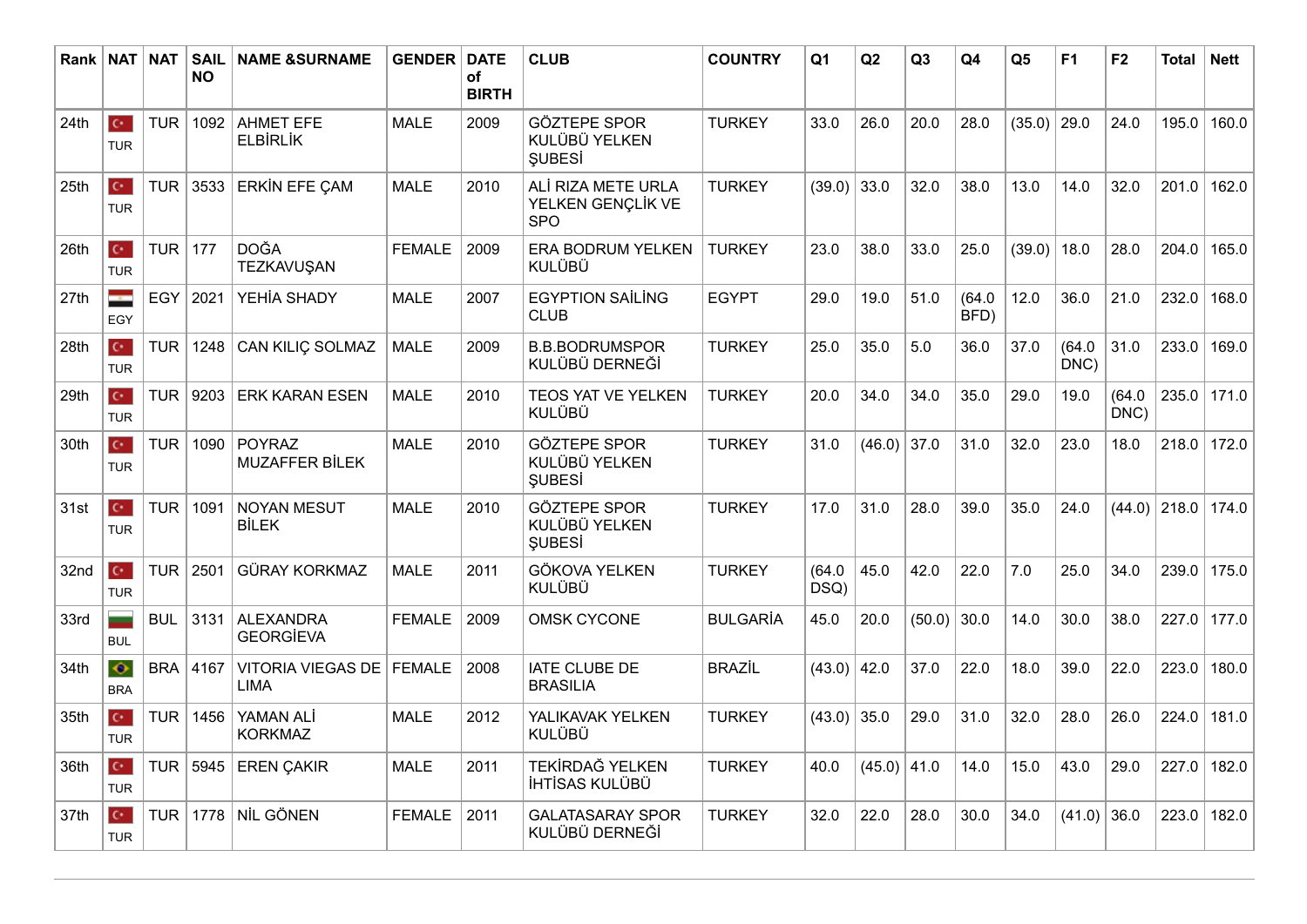| Rank   NAT |                                    | <b>NAT</b> | <b>SAIL</b><br><b>NO</b> | <b>NAME &amp;SURNAME</b>              | <b>GENDER</b> | <b>DATE</b><br>of<br><b>BIRTH</b> | <b>CLUB</b>                                                  | <b>COUNTRY</b> | Q <sub>1</sub> | Q2     | Q3   | Q <sub>4</sub> | Q <sub>5</sub> | F <sub>1</sub> | F2     | <b>Total</b>   | <b>Nett</b> |
|------------|------------------------------------|------------|--------------------------|---------------------------------------|---------------|-----------------------------------|--------------------------------------------------------------|----------------|----------------|--------|------|----------------|----------------|----------------|--------|----------------|-------------|
| 38th       | $\mathbf{C}^{\star}$<br><b>TUR</b> | TUR $ 9$   |                          | <b>ALİZE DURU</b><br><b>BİRİNKULU</b> | <b>FEMALE</b> | 2011                              | <b>İSTANBUL YELKEN</b><br><b>KULÜBÜ</b>                      | <b>TURKEY</b>  | 21.0           | 40.0   | 33.0 | 24.0           | 25.0           | 42.0           | (53.0) | 238.0          | 185.0       |
| 39th       | $C^*$<br><b>TUR</b>                | TUR        | 632                      | BEGÜM PELİN ÇİL                       | <b>FEMALE</b> | 2009                              | <b>SAMSUN YELKEN</b><br><b>KULÜBÜ</b>                        | <b>TURKEY</b>  | 17.0           | (46.0) | 45.0 | 12.0           | 28.0           | 44.0           | 40.0   | 232.0          | 186.0       |
| 40th       | $\mathbf{C}^{\star}$<br><b>TUR</b> | <b>TUR</b> | 1282                     | <b>DENİZ DİNDAR</b>                   | <b>FEMALE</b> | 2009                              | ALİ RIZA METE URLA<br>YELKEN GENÇLİK VE<br><b>SPO</b>        | <b>TURKEY</b>  | 21.0           | 42.0   | 12.0 | 26.0           | 40.0           | 45.0           | (47.0) | 233.0          | 186.0       |
| 41st       | $\mathbf{C}^{\star}$<br><b>TUR</b> | <b>TUR</b> | 147                      | <b>DENİZ ALAN</b>                     | <b>MALE</b>   | 2009                              | <b>ARKAS ÇEŞME</b><br>YELKEN GENÇLİK VE<br><b>SPOR KULÜB</b> | <b>TURKEY</b>  | 27.0           | 32.0   | 31.0 | 27.0           | 32.0           | 38.0           | (49.0) | 236.0          | 187.0       |
| 42nd       | $\mathbf{C}^{\star}$<br><b>TUR</b> | <b>TUR</b> | 7570                     | <b>EGE YURT</b>                       | <b>MALE</b>   | 2009                              | <b>B.B.BODRUMSPOR</b><br>KULÜBÜ DERNEĞİ                      | <b>TURKEY</b>  | 24.0           | 44.0   | 14.0 | 29.0           | 38.0           | (64.0)<br>DNC) | 42.0   | 255.0          | 191.0       |
| 43rd       | $\mathbf{C}^{\star}$<br><b>TUR</b> | <b>TUR</b> | 1770                     | ÖMER ÇELEPÖVEN                        | <b>MALE</b>   | 2012                              | <b>GALATASARAY SPOR</b><br>KULÜBÜ DERNEĞİ                    | <b>TURKEY</b>  | 35.0           | 27.0   | 38.0 | 30.0           | 15.0           | 47.0           | (52.0) | 244.0          | 192.0       |
| 44th       | $\mathbf{C}^{\star}$<br><b>TUR</b> | TUR        | 1897                     | <b>TOPRAK ŞENOL</b>                   | <b>MALE</b>   | 2010                              | <b>TURGUTREIS YELKEN</b><br><b>KULÜBÜ</b>                    | <b>TURKEY</b>  | 25.0           | 35.0   | 40.0 | 27.0           | 39.0           | 26.0           | (48.0) | 240.0          | 192.0       |
| 45th       | $\mathbf{C}^{\star}$<br><b>TUR</b> | <b>TUR</b> | 572                      | <b>EREN KAAN</b><br><b>ERENDEMİR</b>  | <b>MALE</b>   | 2012                              | <b>GALATASARAY SPOR</b><br>KULÜBÜ DERNEĞİ                    | <b>TURKEY</b>  | 24.0           | (47.0) | 42.0 | 28.0           | 16.0           | 37.0           | 46.0   | 240.0          | 193.0       |
| 46th       | $C^*$<br><b>TUR</b>                | <b>TUR</b> | 1884                     | DAĞHAN HANEY                          | <b>MALE</b>   | 2011                              | <b>TURGUTREIS YELKEN</b><br><b>KULÜBÜ</b>                    | <b>TURKEY</b>  | 30.0           | 21.0   | 40.0 | 25.0           | 46.0           | 31.0           |        | $(51.0)$ 244.0 | 193.0       |
| 47th       | $\mathbf{C}^{\star}$<br><b>TUR</b> | TUR        | 2518                     | <b>CAN ERDEN</b>                      | <b>MALE</b>   | 2011                              | <b>GALATASARAY SPOR</b><br>KULÜBÜ DERNEĞİ                    | <b>TURKEY</b>  | 36.0           | 37.0   | 19.0 | (64.0)<br>BFD) | 29.0           | 40.0           | 33.0   | 258.0          | 194.0       |
| 48th       | $\mathbf{C}^{\star}$<br><b>TUR</b> | TUR $25$   |                          | <b>ECE AKSOY</b>                      | <b>FEMALE</b> | 2010                              | FENERBAHÇE DOĞUŞ<br><b>YELKEN</b>                            | <b>TURKEY</b>  | 26.0           | 34.0   | 44.0 | (64.0)<br>BFD) | 17.0           | 48.0           | 27.0   | 260.0          | 196.0       |
| 49th       | $\mathbf{C}^{\star}$<br><b>TUR</b> | TUR        | 1753                     | <b>MEHMET AKBAŞ</b>                   | <b>MALE</b>   | 2010                              | <b>MARMARA YELKEN</b><br><b>KULÜBÜ</b>                       | <b>TURKEY</b>  | 35.0           | 25.0   | 29.0 | 29.0           | 41.0           | (64.0)<br>DNC) | 37.0   | 260.0          | 196.0       |
| 50th       | <b>EST</b>                         | <b>EST</b> | 325                      | <b>LEON ZOLOTARJOV</b>                | <b>MALE</b>   | 2010                              | <b>UKU KUUSK SAİLİNG</b><br>SCHOOL + KUUSALU<br><b>YACHT</b> | <b>ESTONÍA</b> | 32.0           | 32.0   | 11.0 | 26.0           | (52.0)         | 46.0           | 50.0   | 249.0          | 197.0       |
| 51st       | $\mathbf{C}^{\star}$<br><b>TUR</b> | <b>TUR</b> | 7555                     | ATA TÜRKOĞLU                          | <b>MALE</b>   | 2009                              | <b>B.B.BODRUMSPOR</b><br>KULÜBÜ DERNEĞİ                      | <b>TURKEY</b>  | 33.0           | 20.0   | 25.0 | 39.0           | 43.0           | (64.0)<br>DNC) | 39.0   | 263.0          | 199.0       |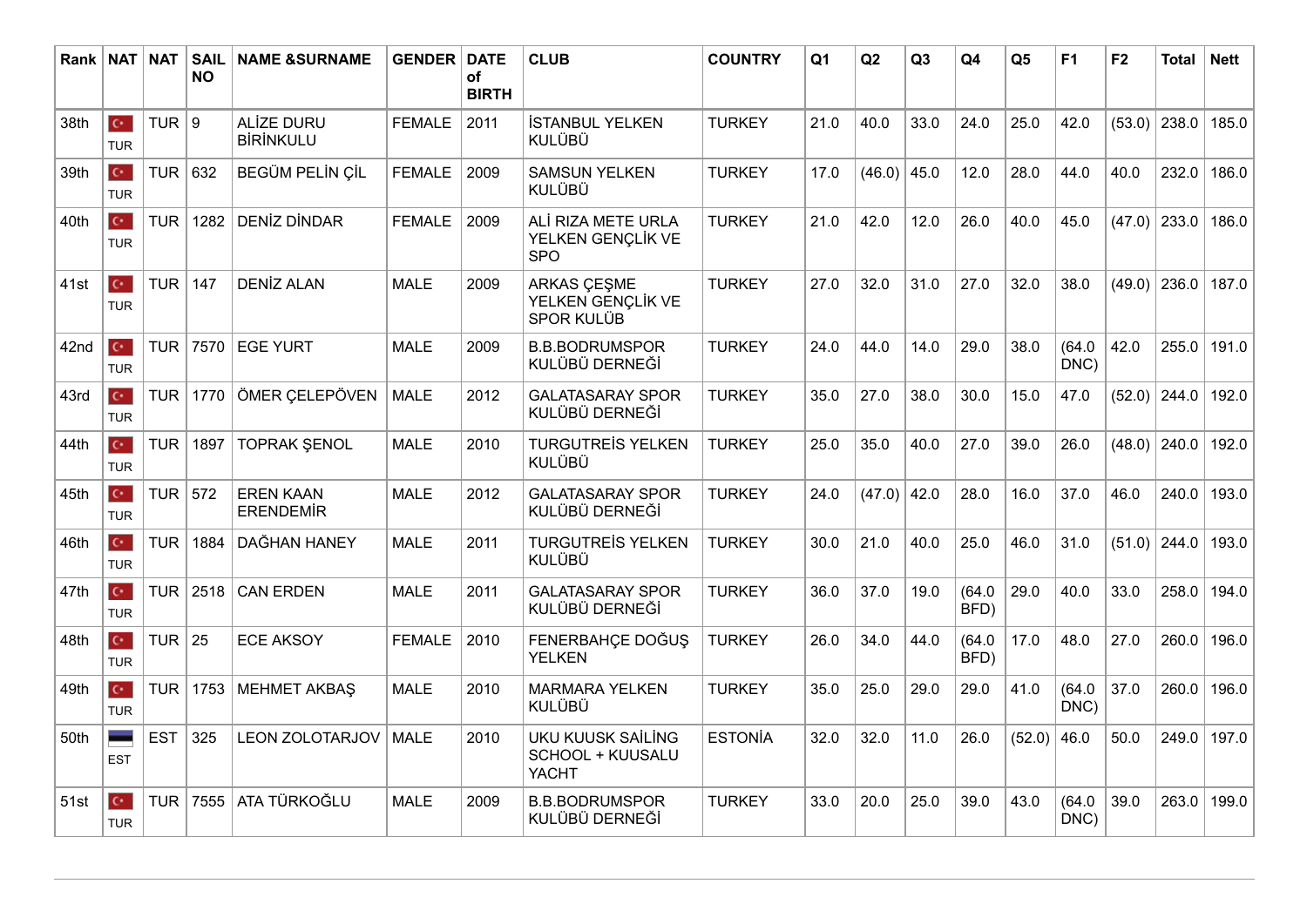| Rank   NAT |                                    | <b>NAT</b> | <b>SAIL</b><br><b>NO</b> | <b>NAME &amp;SURNAME</b>            | <b>GENDER</b> | <b>DATE</b><br>of<br><b>BIRTH</b> | <b>CLUB</b>                               | <b>COUNTRY</b>  | Q <sub>1</sub> | Q2             | Q3     | Q4                 | Q <sub>5</sub>     | F <sub>1</sub>     | F <sub>2</sub>     | <b>Total</b> | <b>Nett</b>     |
|------------|------------------------------------|------------|--------------------------|-------------------------------------|---------------|-----------------------------------|-------------------------------------------|-----------------|----------------|----------------|--------|--------------------|--------------------|--------------------|--------------------|--------------|-----------------|
| 52nd       | <b>BUL</b>                         | <b>BUL</b> | $\overline{4}$           | <b>DAVID MITEV</b>                  | <b>MALE</b>   | 2011                              | <b>SC CHERNO MORE</b><br><b>BRIZ</b>      | <b>BULGARIA</b> | 45.0           | 19.0           | 34.0   | 40.0               | 17.0               | 51.0               | (55.0)             | 261.0        | 206.0           |
| 53rd       | $\mathbf{C}^{\star}$<br><b>TUR</b> | <b>TUR</b> | 1777                     | <b>ELİF TERECE</b>                  | <b>FEMALE</b> | 2012                              | <b>GALATASARAY SPOR</b><br>KULÜBÜ DERNEĞİ | <b>TURKEY</b>   | 41.0           | 33.0           | 47.0   | 28.0               | 23.0               | (64.0)<br>UFD)     | 35.0               | 271.0        | 207.0           |
| 54th       | $\mathbf{C}^{\star}$<br><b>TUR</b> | <b>TUR</b> | 2534                     | ALİ KEMAL ACER                      | <b>MALE</b>   | 2011                              | <b>GALATASARAY SPOR</b><br>KULÜBÜ DERNEĞİ | <b>TURKEY</b>   | 34.0           | 28.0           | 35.0   | 37.0               | 40.0               | 33.0               | (41.0)             | 248.0        | 207.0           |
| 55th       | $C^*$<br><b>TUR</b>                | <b>TUR</b> | 9294                     | <b>KUZEY GÜRSOY</b>                 | <b>MALE</b>   | 2009                              | <b>EMR WINDSURF VE</b><br>YELKEN KULÜBÜ   | <b>TURKEY</b>   | 42.0           | 32.0           | (48.0) | 31.0               | 30.0               | 34.0               | 43.0               |              | 260.0 212.0     |
| 56th       | <b>BUL</b>                         | <b>BUL</b> | 3838                     | <b>SHTERION DAILOV</b>              | <b>MALE</b>   | 2011                              | <b>OMSK CYCONE</b>                        | <b>BULGARIA</b> | 41.0           | 13.0           | 43.0   | (64.0)<br>BFD)     | 24.0               | 50.0               | 45.0               | 280.0        | 216.0           |
| 57th       | $\mathbf{C}^{\star}$<br><b>TUR</b> | <b>TUR</b> | 1887                     | <b>KUZEY EMİR</b><br><b>POYRAZ</b>  | <b>MALE</b>   | 2011                              | <b>TURGUTREIS YELKEN</b><br><b>KULÜBÜ</b> | <b>TURKEY</b>   | 45.0           | 29.0           | 40.0   | 32.0               | 32.0               | 49.0               | (56.0)             | 283.0        | 227.0           |
| 58th       | $\mathbb{C}^*$<br><b>TUR</b>       | <b>TUR</b> | 2536                     | <b>İLAY</b><br><b>İMAMOĞULLARI</b>  | <b>FEMALE</b> | 2012                              | DİKİLİ YELKEN VE<br>KANO SPOR KULÜBÜ      | <b>TURKEY</b>   | 24.0           | 48.0           | 20.0   | 41.0               | 36.0               | (64.0)<br>DNC)     | 64.0<br>DNC        | 297.0        | 233.0           |
| 59th       | $\mathbf{C}^{\star}$<br><b>TUR</b> | <b>TUR</b> | 262                      | ALAZ ELİGÜR                         | <b>MALE</b>   | 2011                              | <b>MARMARA YELKEN</b><br>KULÜBÜ           | <b>TURKEY</b>   | 30.0           | 47.0           | 56.0   | 13.0               | 24.0               | (64.0)<br>DNC)     | 64.0<br><b>DNC</b> | 298.0        | 234.0           |
| 60th       | $\equiv$<br><b>THA</b>             | <b>THA</b> | 644                      | PRİN SUBYİNG                        | <b>FEMALE</b> | 2008                              | ROYAL VARUNA YACHT<br><b>CLUB/THODA</b>   | THAİLAND        | 17.0           | 15.0           | 11.0   | (64.0)<br>DNC)     | 64.0<br><b>DNC</b> | 64.0<br><b>DNC</b> | 64.0<br><b>DNC</b> | 299.0        | 235.0           |
| 61st       | <b>BUL</b>                         | <b>BUL</b> | 333                      | <b>TİHOMİR</b><br><b>TUZLUKOV</b>   | <b>MALE</b>   | 2014                              | <b>OMSK CYCONE</b>                        | <b>BULGARIA</b> | 28.0           | 43.0           | 44.0   | 36.0               | 21.0               | (64.0)<br>DNC)     | 64.0<br><b>DNC</b> | 300.0        | 236.0           |
| 62nd       | $\mathbf{C}^{\star}$<br><b>TUR</b> | <b>TUR</b> | 7778                     | <b>MEHMET DEMİR</b><br><b>IZLER</b> | <b>MALE</b>   | 2012                              | <b>ERA BODRUM YELKEN</b><br>KULÜBÜ        | <b>TURKEY</b>   | 46.0           | 16.0           | 23.0   | 49.0               | 42.0               | (64.0)<br>DNC)     | 64.0<br>DNC        | 304.0        | 240.0           |
| 63rd       | $\mathbf{C}^{\star}$<br><b>TUR</b> | <b>TUR</b> | 1240                     | <b>KAYRA DURSUN</b>                 | <b>MALE</b>   | 2009                              | <b>B.B.BODRUMSPOR</b><br>KULÜBÜ DERNEĞİ   | <b>TURKEY</b>   | 35.0           | (64.0)<br>UFD) | 9.0    | 64.0<br><b>DNC</b> | 19.0               | 64.0<br><b>DNC</b> | 54.0               |              | $309.0$   245.0 |

## **Scoring codes used**

| Code Description                                       | Points |
|--------------------------------------------------------|--------|
| BFD   Black flag disqualification under rule $30.4$ 64 |        |
| DNC   Did not come to the starting area                | 64     |
| DSQ Disqualification                                   | 64     |